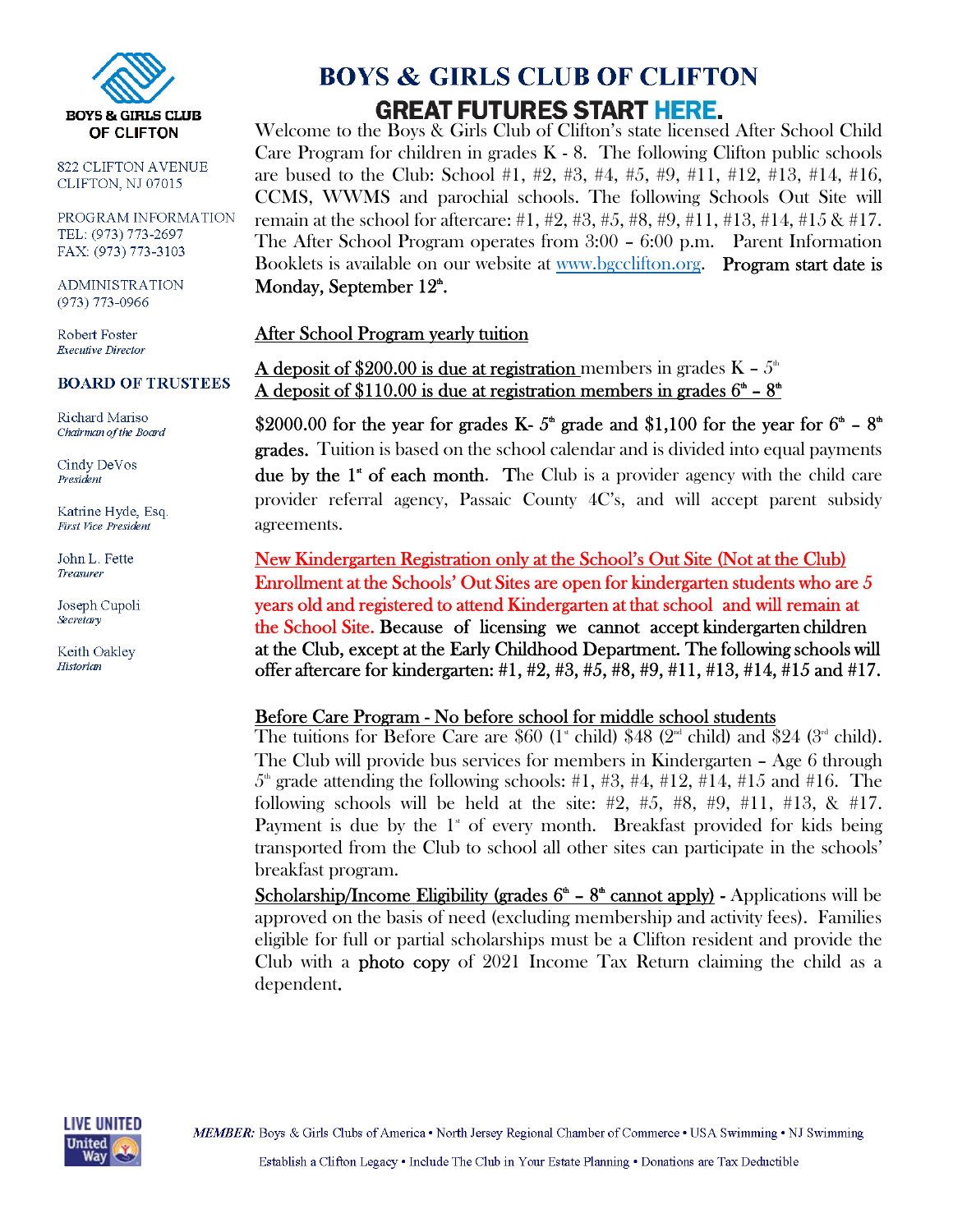### BOYS & GIRLS CLUB OF CLIFTON 2022– 2023 CHILD CARE PROGRAM APPLICATION

### BEFORE CARE OPTIONS

 Before School Care (not available for gr 6 – 8) Check if child is in Kindergarten

### AFTERSCHOOL OPTIONS

Bus to Club from School

Stay at School Site (except for schools #4,

#12, #16, Middle School and Parochial schools)

|                                                                                                                                                                                                                                                 | Date of Birth: __________ Age: _____ Gender: OMale OFemale OTransgender ONon-Binary                                                                                                                                                 |  |  |  |  |
|-------------------------------------------------------------------------------------------------------------------------------------------------------------------------------------------------------------------------------------------------|-------------------------------------------------------------------------------------------------------------------------------------------------------------------------------------------------------------------------------------|--|--|--|--|
| School: Gr.: $\Box$ Gr.: $\Box$ $\Box$ $\Box$ $\Box$                                                                                                                                                                                            | $ 2 -$<br>3 4 5 6 7 8                                                                                                                                                                                                               |  |  |  |  |
| No kindergarten at the Club for aftercare                                                                                                                                                                                                       |                                                                                                                                                                                                                                     |  |  |  |  |
|                                                                                                                                                                                                                                                 | Parent's name: <u>New York: Employed</u> by: New York: New York: New York: New York: New York: New York: New York: New York: New York: New York: New York: New York: New York: New York: New York: New York: New York: New York: Ne |  |  |  |  |
|                                                                                                                                                                                                                                                 | Cell phone #: Work #:                                                                                                                                                                                                               |  |  |  |  |
|                                                                                                                                                                                                                                                 | Email Address: Note that the set of the set of the set of the set of the set of the set of the set of the set of the set of the set of the set of the set of the set of the set of the set of the set of the set of the set of      |  |  |  |  |
|                                                                                                                                                                                                                                                 | Parent's name: <u>Employed by:</u> Employed by:                                                                                                                                                                                     |  |  |  |  |
|                                                                                                                                                                                                                                                 |                                                                                                                                                                                                                                     |  |  |  |  |
|                                                                                                                                                                                                                                                 | Email Address: Note that the contract of the contract of the contract of the contract of the contract of the contract of the contract of the contract of the contract of the contract of the contract of the contract of the c      |  |  |  |  |
| Are there any custody issues we should be aware of? (must provide court order) $\vert$<br>$\operatorname{Yes}$<br>$\overline{\text{No}}$<br>Is your child subject to:<br>Fainting<br>Convulsions<br><b>Heart Trouble</b><br>Allergies<br>Asthma |                                                                                                                                                                                                                                     |  |  |  |  |
| Emergency contact if parent cannot be reached:                                                                                                                                                                                                  |                                                                                                                                                                                                                                     |  |  |  |  |
| Name: Phone: Phone:                                                                                                                                                                                                                             |                                                                                                                                                                                                                                     |  |  |  |  |
| Name: Phone: Phone: Phone: Phone: Phone: Phone: Phone: Phone: Phone: Phone: Phone: Phone: Phone: Phone: Phone: Phone: Phone: Phone: Phone: Phone: Phone: Phone: Phone: Phone: Phone: Phone: Phone: Phone: Phone: Phone: Phone:                  |                                                                                                                                                                                                                                     |  |  |  |  |
|                                                                                                                                                                                                                                                 |                                                                                                                                                                                                                                     |  |  |  |  |
| FOR OFFICE USE ONLY                                                                                                                                                                                                                             |                                                                                                                                                                                                                                     |  |  |  |  |
| Monthly Payment: \$                                                                                                                                                                                                                             |                                                                                                                                                                                                                                     |  |  |  |  |
| 22/23 ASP Balance Due: \$                                                                                                                                                                                                                       | Scholarship<br>IE.                                                                                                                                                                                                                  |  |  |  |  |
|                                                                                                                                                                                                                                                 |                                                                                                                                                                                                                                     |  |  |  |  |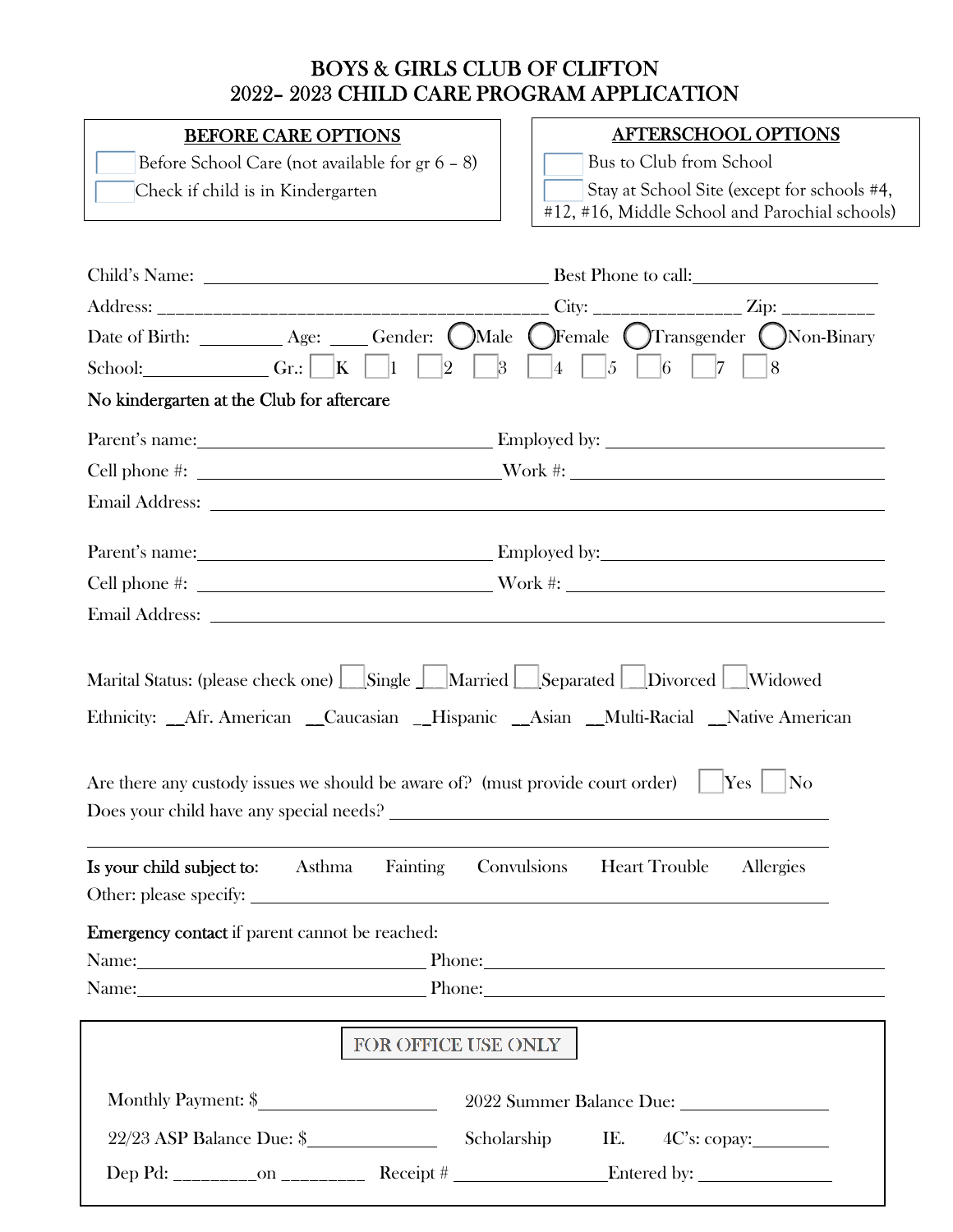### PLEASE SEE THE PARENT HANDBOOK FOR THIS INFORMATION

# **PARENT RECEIPT OF INFORMATION:**

| <b>Information to Parents Document</b>                                                                                                                                                                                                                                                                                  |
|-------------------------------------------------------------------------------------------------------------------------------------------------------------------------------------------------------------------------------------------------------------------------------------------------------------------------|
| Policy on the Release of Children                                                                                                                                                                                                                                                                                       |
| Policy on Methods of Parental Notification<br>(Applicable only if a method other than a phone call is used to notify parents of an injury to a child's head, a<br>bite that breaks the skin, a fall from a height, or an injury requiring professional medical attention.)<br>Policy on Communicable Disease Management |
| Expulsion Policy                                                                                                                                                                                                                                                                                                        |
| Policy on the Use of Technology and Social Media                                                                                                                                                                                                                                                                        |
| , and an extended to the set of the second of the staff contract to the limit of $\mathcal{L}$                                                                                                                                                                                                                          |

# I have read and received a copy of the information/policies listed above.

Child(ren)'s Name:

Parent/Guardian's Name:

Signature

Date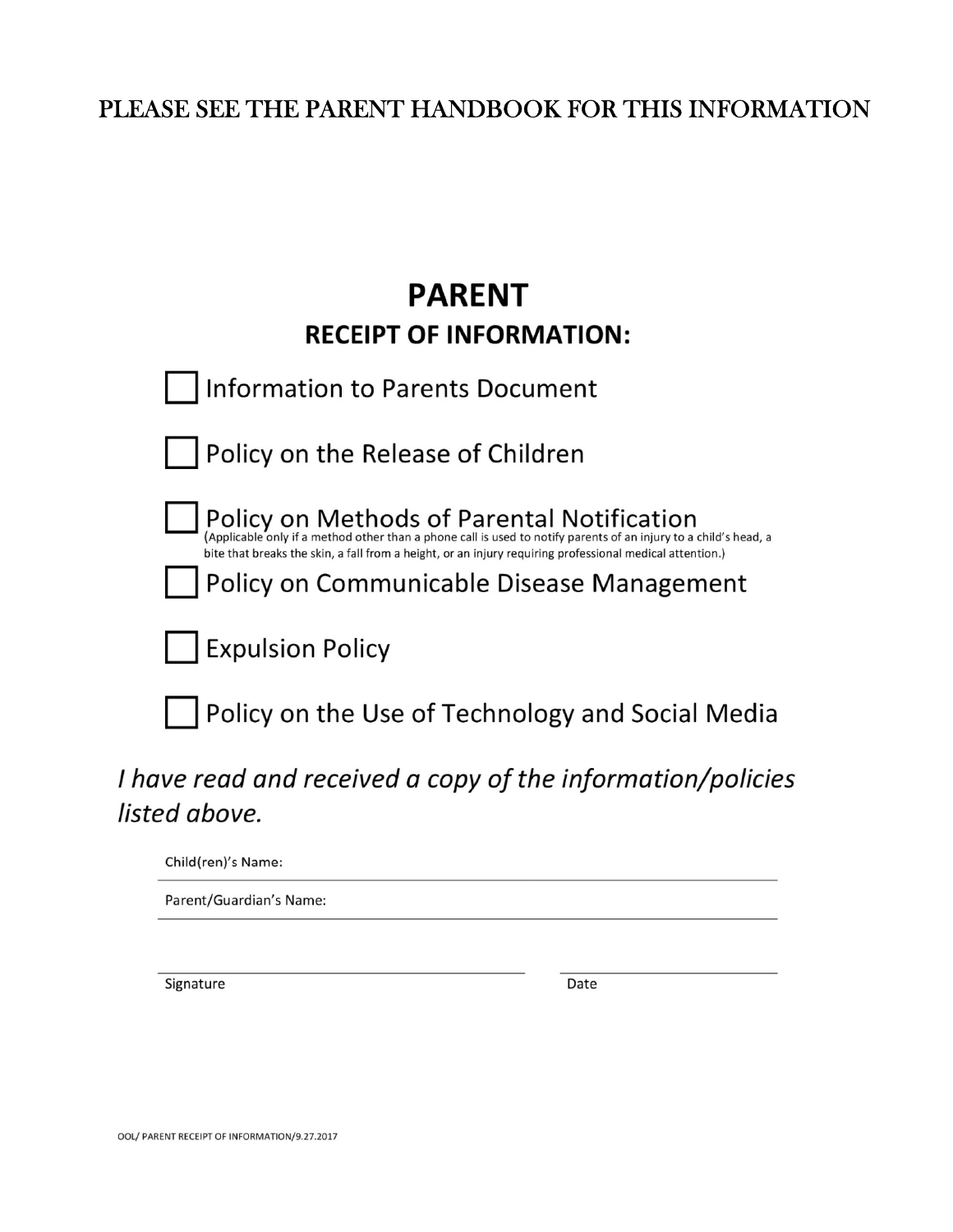### Emergency Medical Release – Permission to participate in Before & After School Childcare Program activities

By signing below, I do hereby give my child permission to attend and/or participate in the After Care Program activities, including permission to walk to the emergency evacuation site in the event of an emergency, sponsored by the Boys & Girls Club of Clifton, its employees, associates, and contributors. In further consideration of the benefits to be gained by our child we covenant that we will never institute any action at law against the Boys & Girls Club of Clifton, Inc., its agents, servants and employees, on account of any injury or other loss or damage sustained by my child's participation, furthermore, I hereby do authorize medical examination and treatment of my son/daughter by a qualified licensed physician in any event of an accident and all efforts to contact the parents/guardian have been exhausted.

### Statement of good Health

I understand that my child is in good health and has NO RESTRICTIONS placed upon him/her while participating in the After Care Program activities.

### By signing below, I acknowledge that:

- I have read and received a copy of the Information to Parents Statement prepared by the Bureau of Licensing in the Division of Youth and Family Services
- I have read and received a copy of the Boys & Girls Club's Discipline Policy
- I have read and received a copy of the Policy on the Management of Communicable Diseases
- I do hereby give my child permission to attend and/or participate in the After School Program activities sponsored by the Boys & Girls Club of Clifton, its employees, associates, and contributors. In further consideration of the benefits to be gained by my child I covenant that I will never institute any action at law against the Boys & Girls Club of Clifton, Inc., its agents, servants and employees, on account of any injury or other loss or damage sustained by my child's participation, furthermore, I hereby authorize medical examination and treatment of my son/daughter by a qualified licensed physician in any event of an accident and all efforts to contact the parents/guardian have been exhausted.
- I have read and understand the policies of the Boys & Girls Club and agree to abide by the Boys & Girls Club of Clifton procedures in order for my child to attend the School's-Out child care program.

|                            | Phone #: $\qquad \qquad \qquad$ |
|----------------------------|---------------------------------|
|                            |                                 |
| Parent/Guardian Signature: | Date:                           |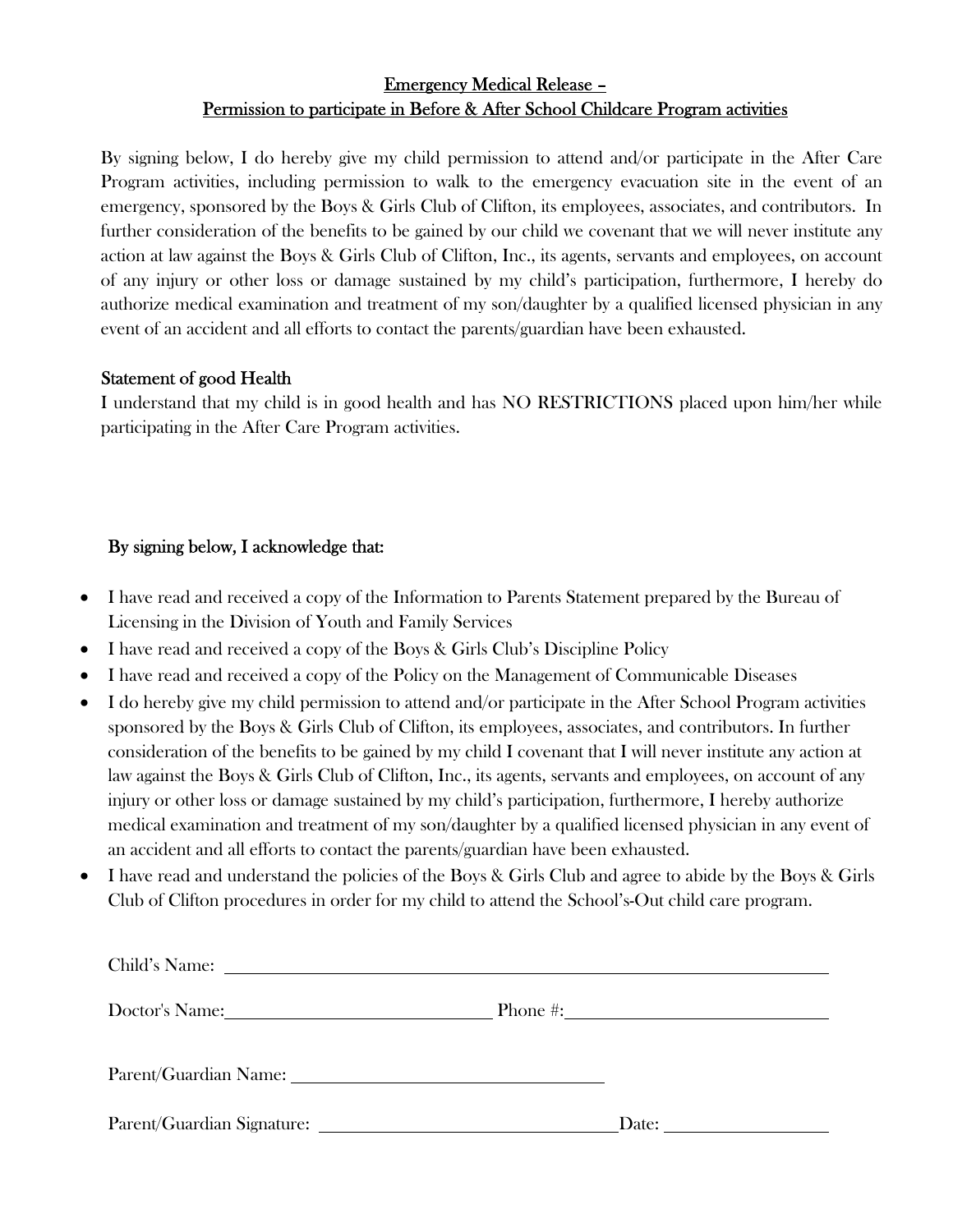### BOYS & GIRLS CLUB OF CLIFTON SCHOLARSHIP/INCOME ELIGIBILITY FOR MEMBERS IN K -5TH GRADE ONLY APPLICATION FORM

Please complete this form and attach a **photo copy of your 2021** income tax return claiming the child as a dependent if you are applying for either a scholarship or reduced rate **– members in grades**  $6^{\texttt{m}}$  **–**  $8^{\texttt{m}}$  **do** not qualify for assistance but may apply for 4C's in Passaic County.

Children will participate in all Boys & Girls Club After School programs. Quality care will be provided through adult supervision and guidance. Admission to the program is based on the following income criteria. A family is eligible for a scholarship if their gross income is within the limits listed in the chart below. Scholarship funding is limited. You will be notified if you receive a scholarship or reduced rate.

| Size of family                        | <u>two</u>              | three                  | <u>four</u>        |                    |
|---------------------------------------|-------------------------|------------------------|--------------------|--------------------|
| Initial eligibility                   | \$69,500                | \$74,200               | \$82,400           |                    |
| Size of family<br>Initial eligibility | <u>five</u><br>\$89,000 | <b>SIX</b><br>\$95,000 | seven<br>\$102,200 | eight<br>\$108,800 |

### NAMES OF MEMBERS OF HOUSEHOLD